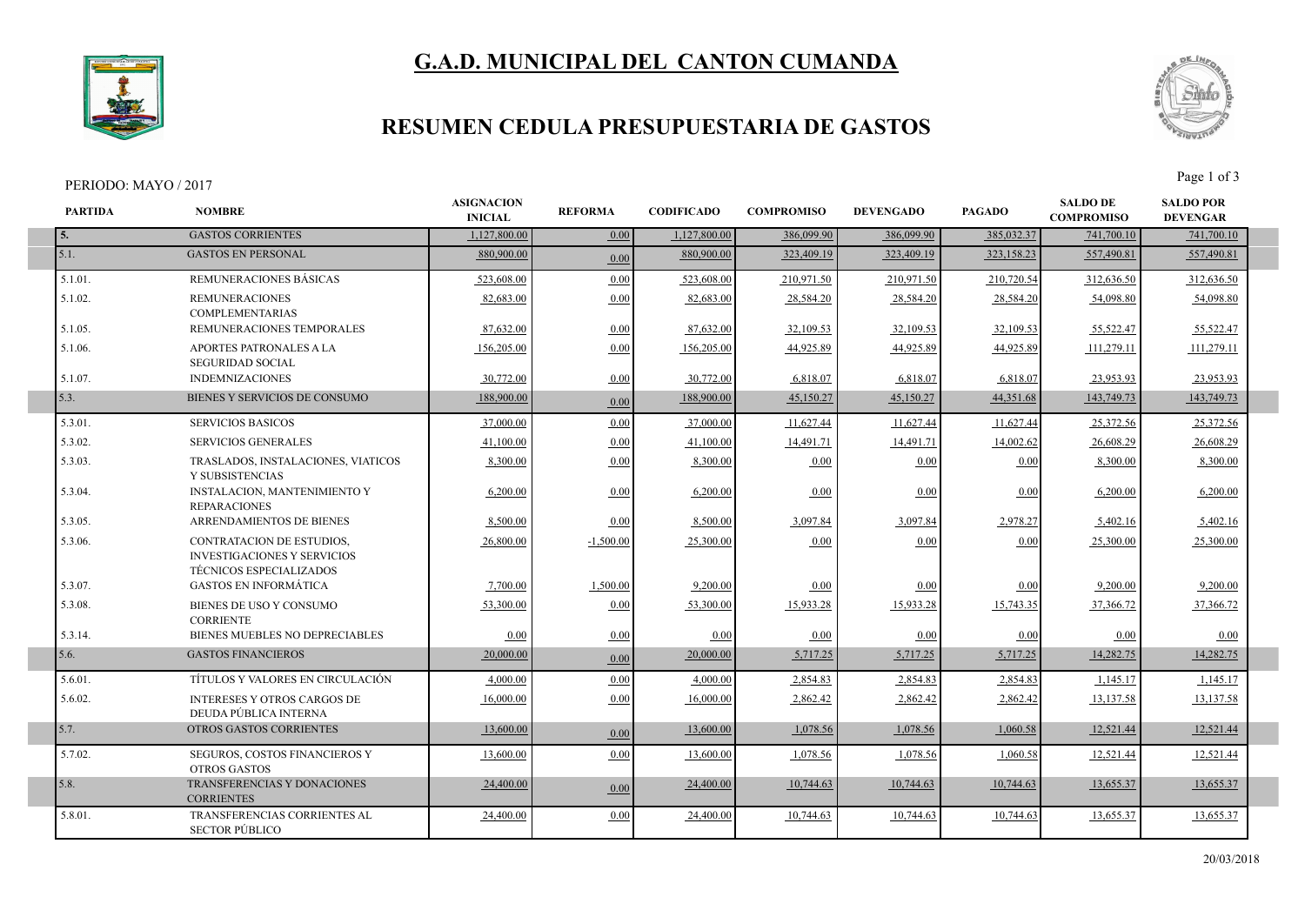



# **RESUMEN CEDULA PRESUPUESTARIA DE GASTOS**

#### PERIODO: MAYO / 2017<br>Page 2 of 3

I

I

I



| <b>PARTIDA</b> | <b>NOMBRE</b>                                                 | <b>ASIGNACION</b><br><b>INICIAL</b> | <b>REFORMA</b> | <b>CODIFICADO</b> | <b>COMPROMISO</b> | <b>DEVENGADO</b> | <b>PAGADO</b> | <b>SALDO DE</b><br><b>COMPROMISO</b> | <b>SALDO POR</b><br><b>DEVENGAR</b> |
|----------------|---------------------------------------------------------------|-------------------------------------|----------------|-------------------|-------------------|------------------|---------------|--------------------------------------|-------------------------------------|
| 7.             | <b>GASTOS DE INVERSIÓN</b>                                    | 3,398,099.93                        | 32,777.95      | 3,430,877.88      | 868, 101.41       | 868,101.41       | 862,673.90    | 2,562,776.47                         | 2,562,776.47                        |
| 7.1.           | <b>GASTOS EN PERSONAL PARA INVERSIÓN</b>                      | 619,219.00                          | $-5,400.00$    | 613,819.00        | 226,781.98        | 226,781.98       | 226,775.37    | 387,037.02                           | 387,037.02                          |
| 7.1.01.        | REMUNERACIONES BÁSICAS                                        | 311,055.00                          | $-5,400.00$    | 305,655.00        | 138,176.45        | 138,176.45       | 138,169.84    | 167,478.55                           | 167,478.55                          |
| 7.1.02.        | <b>REMUNERACIONES</b><br><b>COMPLEMENTARIAS</b>               | 63.516.00                           | 0.00           | 63,516.00         | 22,947.60         | 22,947.60        | 22,947.60     | 40.568.40                            | 40.568.40                           |
| 7.1.05.        | REMUNERACIONES TEMPORALES                                     | 96,504.00                           | 0.00           | 96,504.00         | 32,801.00         | 32,801.00        | 32,801.00     | 63,703.00                            | 63,703.00                           |
| 7.1.06.        | APORTES PATRONALES A LA<br><b>SEGURIDAD SOCIAL</b>            | 116,507.00                          | 0.00           | 116,507.00        | 32,856.93         | 32,856.93        | 32,856.93     | 83,650.07                            | 83,650.07                           |
| 7.1.07.        | <b>INDEMNIZACIONES</b>                                        | 31,637.00                           | 0.00           | 31,637.00         | 0.00              | 0.00             | 0.00          | 31,637.00                            | 31,637.00                           |
| 7.3.           | BIENES Y SERVICIOS PARA INVERSIÓN                             | 848,018.04                          | 18,177.95      | 866,195.99        | 215,657.28        | 215,657.28       | 212,460.29    | 650.538.71                           | 650,538.71                          |
| 7.3.02.        | <b>SERVICIOS GENERALES</b>                                    | 58,000.00                           | 5,400.00       | 63,400.00         | 9.069.32          | 9,069.32         | 8.857.05      | 54,330.68                            | 54.330.68                           |
| 7.3.03.        | TRASLADOS, INSTALACIONES<br>VIÁTICOS Y SUBSISTENCIAS          | 4,600.00                            | 0.00           | 4,600.00          | 181.50            | 181.50           | 181.50        | 4,418.50                             | 4,418.50                            |
| 7.3.04.        | <b>INSTALACIONES, MANTENIMIENTOS Y</b><br><b>REPARACIONES</b> | 96,644.00                           | $-1,200.00$    | 95,444.00         | 18,432.40         | 18,432.40        | 18,004.73     | 77,011.60                            | 77,011.60                           |
| 7.3.05.        | <b>ARRENDAMIENTO DE BIENES</b>                                | 27,000.00                           | 7,000.00       | 34,000.00         | 12,138.72         | 12,138.72        | 10,882.26     | 21,861.28                            | 21,861.28                           |
| 7.3.06.        | CONTRATACIONES DE ESTUDIOS E<br><b>INVESTIGACIONES</b>        | 47,000.00                           | $-16,950.00$   | 30,050.00         | 1,099.99          | 1,099.99         | 1,099.99      | 28,950.01                            | 28,950.01                           |
| 7.3.07.        | <b>GASTOS EN INFORMÁTICA</b>                                  | 2.500.00                            | 0.00           | 2,500.00          | 0.00              | 0.00             | 0.00          | 2.500.00                             | 2.500.00                            |
| 7.3.08.        | BIENES DE USO Y CONSUMO DE<br><b>INVERSIÓN</b>                | 603,274.04                          | 23,927.95      | 627,201.99        | 174,527.77        | 174,527.77       | 173,235.80    | 452,674.22                           | 452,674.22                          |
| 7.3.14.        | BIENES MUEBLES NO DEPRECIABLES                                | 9.000.00                            | 0.00           | 9.000.00          | 207.58            | 207.58           | 198.96        | 8,792.42                             | 8,792.42                            |
| 7.5.           | <b>OBRAS PUBLICAS</b>                                         | 1,619,901.89                        | 20,000.00      | 1,639,901.89      | 342,758.59        | 342,758.59       | 341,361.03    | 1,297,143.30                         | 1,297,143.30                        |
| 7.5.01.        | OBRAS DE INFRAESTRUCTURA                                      | 1,599,509.89                        | 20,000.00      | 1,619,509.89      | 342,320.21        | 342,320.21       | 340,942.65    | 1,277,189.68                         | 1,277,189.68                        |
| 7.5.04.        | OBRAS EN LÍNEAS. REDES E<br><b>INSTALACIONES ELÉCTRICAS</b>   | 10,392.00                           | 0.00           | 10,392.00         | 438.38            | 438.38           | 418.38        | 9,953.62                             | 9,953.62                            |
| 7.5.99.        | ASIGNACIONES A DISTRIBUIR                                     | 10,000.00                           | 0.00           | 10,000.00         | 0.00              | 0.00             | 0.00          | 10,000.00                            | 10,000.00                           |
| 7.7.           | OTROS GASTOS DE INVERSIÓN                                     | 13,000.00                           | 0.00           | 13,000.00         | 2,656.26          | 2,656.26         | 1,829.91      | 10,343.74                            | 10,343.74                           |
| 7.7.01.        | <b>IMPUESTOS TASAS Y CONTRIBUCIONES</b>                       | 0.00                                | 0.00           | 0.00              | 0.00              | 0.00             | 0.00          | 0.00                                 | 0.00                                |
| 7.7.02.        | SEGUROS, COSTOS FINANCIEROS Y<br><b>OTROS GASTOS</b>          | 13,000.00                           | 0.00           | 13,000.00         | 2,656.26          | 2,656.26         | 1,829.91      | 10,343.74                            | 10,343.74                           |
| 7.8.           | TRANSFERENCIAS Y DONACIONES PARA<br><b>INVERSIÓN</b>          | 297,961.00                          | 0.00           | 297.961.00        | 80,247.30         | 80,247.30        | 80,247.30     | 217,713.70                           | 217,713.70                          |
|                |                                                               |                                     |                |                   |                   |                  |               |                                      |                                     |
|                |                                                               |                                     |                |                   |                   |                  |               |                                      |                                     |